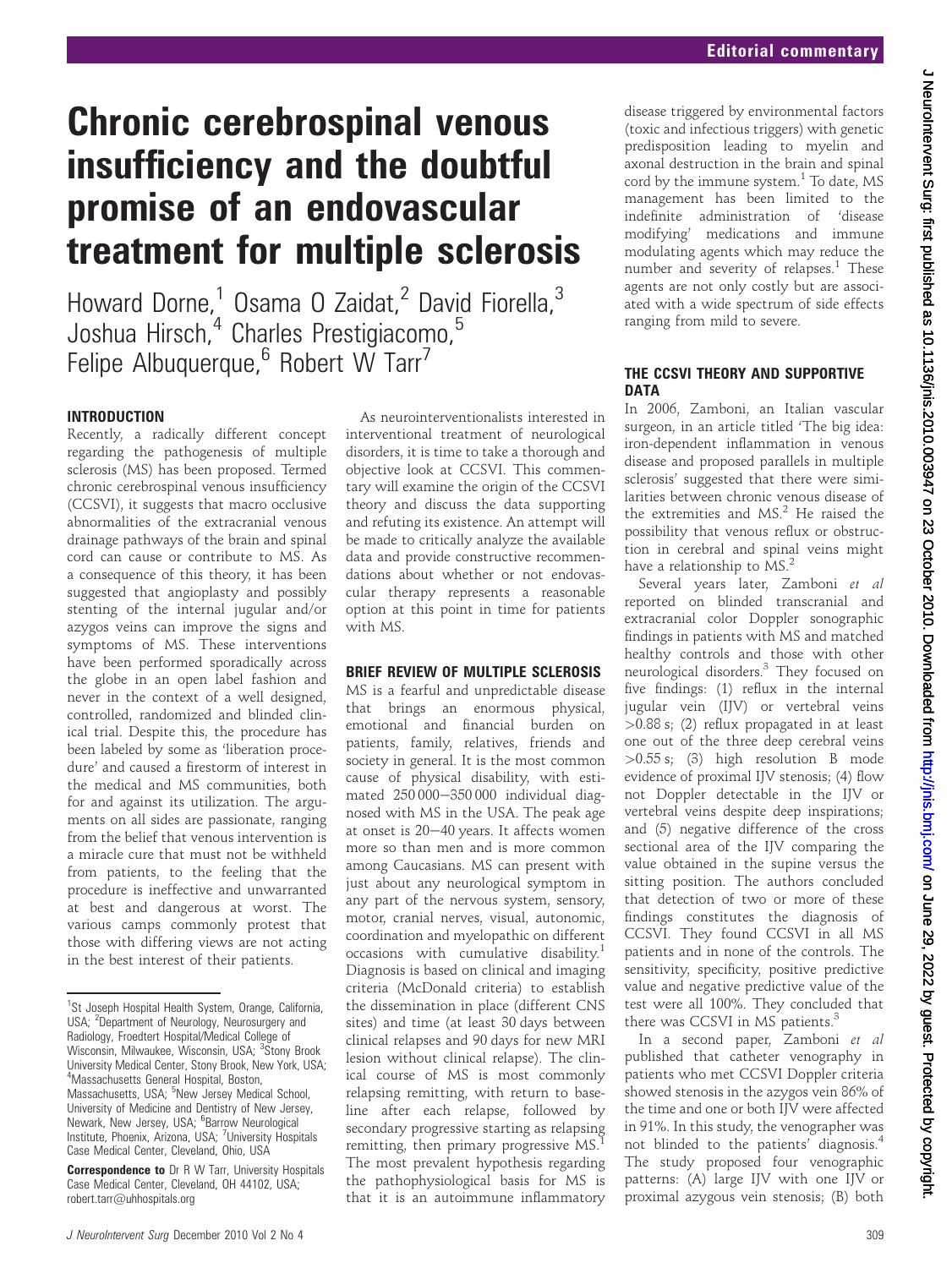IJV and proximal azygos vein stenosis; (C) both IJV and normal azygous system; and (D) multilevel azygous stenosis with or without IJV involvement.

Finally, in 2009, Zamboni et al reported their results on the endovascular treatment of 65 MS patients with CCSVI.<sup>5</sup> No isolated venous lesion was found, and the distribution of venographic patterns was 30%, 38%, 14% and 18% of types A to D, respectively.5 They performed percutaneous transluminal angioplasty (PTA) on all but one azygos lesion that did not respond to PTA alone and required stent placement. Pretreatment pressures beyond the stenosis were not significantly different than normal venous pressure and there was no significant change in pressure after angioplasty. Mean follow-up using extracranial Doppler was 18 months, with an overall restenosis rate of 47%; more common in the jugular than azygos veins. Clinical outcome at 18 months was reported as showing relapse free of 50% versus 27% preoperatively. It is important to note that the interpretation of the clinical results of this uncontrolled study is confounded since patients were<br>continued on 'immunomodulating' 'immunomodulating' therapy after endovascular therapy. These medical therapies have been shown to significantly reduce relapse rates as well as the accumulation of MRI detectable enhancing lesions<sup>1</sup> Finally, there was no improvement in patients with primary progressive or secondary progressive MS.<sup>5</sup>

### DATA AGAINST CCSVI ROLE IN MS

Although the Zamboni papers have been quite supportive of CCSVI, there are a growing number of papers that raise serious questions about its validity. In early 2010, Khan et al described a number of independently accepted characteristics of venous disease and MS that contradict the CCSVI theory.<sup>6</sup>

- 1. Similar to other autoimmune diseases, MS is more common in young women while chronic venous insufficiency syndromes are not.
- 2. There are well known strong epidemiological associations between MS and geography, ethnicity, sun exposure, low vitamin D levels, gender, genetics and immigration studies that are not mirrored by chronic venous insufficiency.
- 3. Central veno-occlusive disease can lead to syndromes of idiopathic intracranial hypertension, ischemic and hemorrhagic infarcts and edema, none of which is typically seen in MS patients.
- 4. Vascular abnormalities related to chronically diminished venous flow would be expected to increase over time, yet after the age of 50 years the incidence of MS is quite low.
- 5. There is no other model of decreased venous drainage and an organ specific immune response.
- 6. Transient global ischemia is known to occur with jugular insufficiency but this entity is not seen in MS.
- 7. Radical neck dissections remove all jugular veins but they have never been seen to cause MS.<sup>6</sup>

The above cited challenges to the Zamboni thesis are based on largely theoretical considerations. In an attempt to replicate the Doppler findings of Zamboni, Doepp et al studied 56 MS patients and 20 controls using similar CCSVI criteria. $^7$  The authors found no patients in either the MS or control groups who had the two or more criteria required for a diagnosis of CCSVI. They concluded based on these results as well as their extensive longitudinal experience with cranial venous Doppler ultrasound, that there is typically tremendous reserve capacity of the extrajugular pathways for cerebral venous drainage and that it is highly unlikely that IVJ stenosis would cause central venous congestion. Furthermore, they went on to discourage interventional procedures for CCSVI outside of the context of appropriately designed clinical research studies.

Additionally, Sundstrom et al looked at MRI of 21 patients with relapsing remitting MS and 20 healthy controls, and found no differences in internal jugular venous outflow between the two groups.<sup>9</sup> Finally, preliminary data from Zivadinov et al, from the MS research group at the State University of New York in Buffalo, presented findings in the first 500 participants studied with venous Doppler looking at the prevalence of CCSVI in MS patients and controls. Using the requirement that  $\geq$ 2 CCSVI Doppler criteria be met, CCSVI was found in 62.5% of MS patients, 25.9% of healthy controls and 45% of other neurological disorders.<sup>10</sup> At least preliminarily, these results are different from the 100% sensitivity and specificity found by Zamboni and colleagues.<sup>3</sup>

### **COMMENTARY**

There is little debate as to the potential ravages of MS and the sincere desire to improve outcomes in patients suffering from this terrible disease. As such, when seemingly miraculous cures are proffered, we believe that it is our responsibility as neurointerventionalists to rationally review its use.

There are few data to support the validity of CCSVI. The lack of data seems counterbalanced by the great hope for the miracle of an endovascular treatment for MS. The topic has caused widespread attention and debate in the media, medical literature and the internet.<sup>11-17</sup> As of late August 2010, a Google search on 'liberation procedure' yielded about 2 650 000 results and approximately 181 000 for 'CCSVI'. Sponsored links appear for treatment in Mexico, Poland, Costa Rica, India and other locations. At least one toll free telephone number akin to '1-800-I Treat MS' has been created.<sup>18</sup>

The prospect of opening an open label, non-study related MS endovascular CCSVI practice can be very seductive. For physicians, the barriers to entry are small since most interventionalists are technically able to perform these procedures and the required devices are readily available. At the same time, there are many patients who are desperate for a procedure which might improve their condition despite the lack of evidence to support its benefits and almost regardless of its potential risks. Indeed, some might argue that because the procedure is safe, if there is any possibility of ameliorating some of the symptoms of MS patients the procedure should be offered to them. However, no invasive procedure is completely safe. In fact, there are increasing reports of complications related to PTA or stenting for CCSVI, including intracranial hemorrhage, stent migration into the heart and jugular vein thrombosis<sup>19</sup>

The moniker, 'liberation procedure', is a marketer's dream and by itself suggests unrealistic but compelling expectations. Many patients are willing to pay cash, sometimes tens of thousands of dollars, for a single procedure. Many patients rave about their procedures, yet outside of a well controlled trial, it is hard to disprove the placebo effect and prove the true clinical benefits.

In view of the forgoing, and in an attempt to help resolve the CCSVI conundrum, it would seem that the fundamental questions are:

- 1. Is there a cause and effect relationship between CCSVI and MS, and in which direction does this work?
- 2. If CCSVI does cause or worsen MS, should this be treated with endovascular therapies?
- 3. If endovascular treatment is contemplated, which therapy should be offered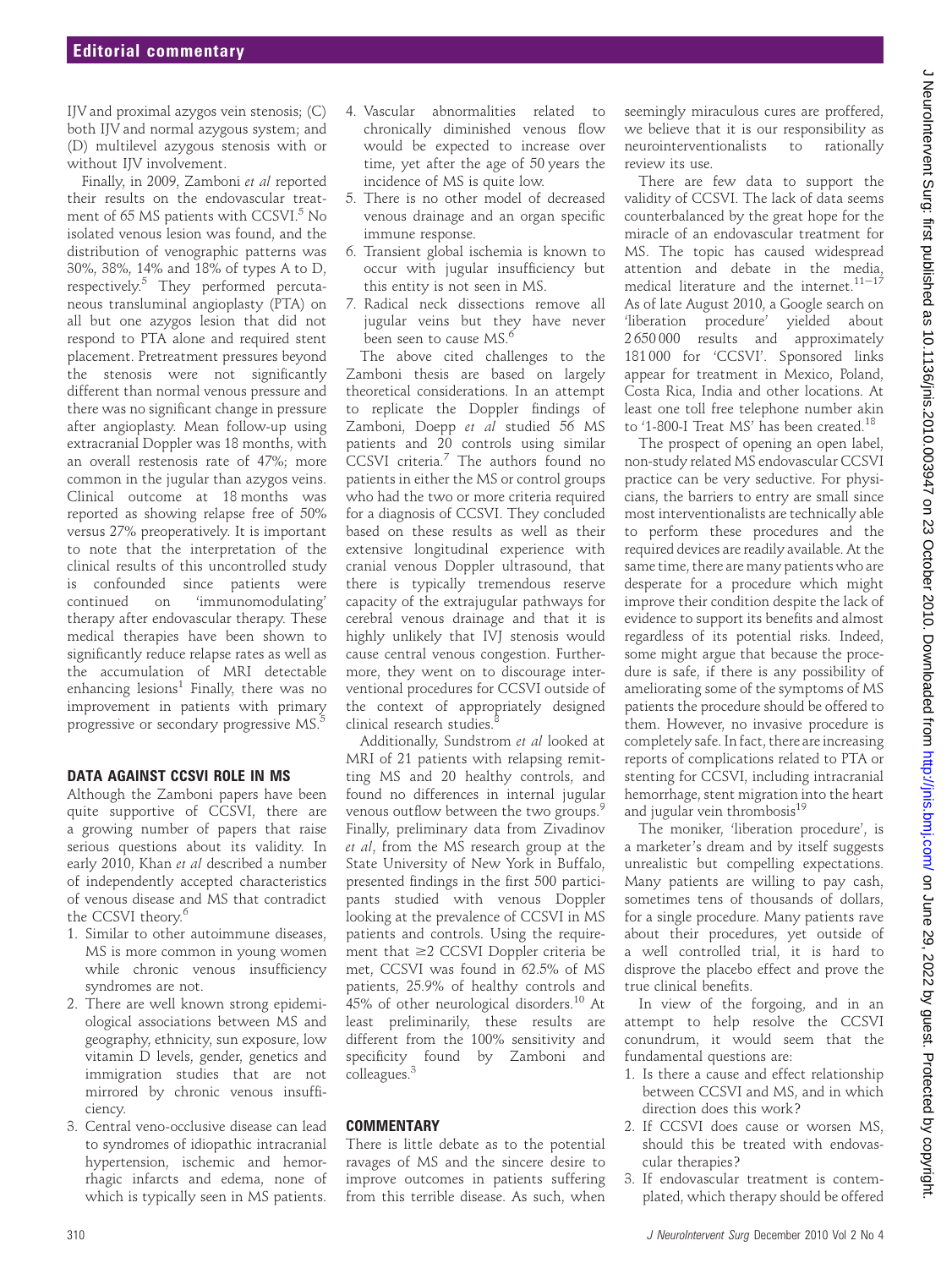and under what technical and clinical circumstances should they be applied?

There is paramount need for credible scientific evidence that will allow us to address these questions. Firstly, we should encourage trials using non-invasive studies to test if CCSVI-MS actually exists. At the current time, the corroboratory evidence supporting Zamboni's initial findings of an association between CCSVI and MS are limited. In fact, the majority of additional evidence-including the work of Doepp et al and Sundstrom et al, cited in this review-actually failed to replicate the findings of Zamboni and colleagues.<sup>7–</sup>

Moreover, the early results of Zivadinov et al are also not very compelling.<sup>10</sup> In addition, the initial claim by Zamboni et al that they had developed a perfect test for CCSVI-MS raises serious questions about the credibility of their evidence. As pointed out by Novella, few if any tests in medicine have 100% sensitivity and 100% specificity.<sup>20</sup>

Fortunately, the US and Canadian MS societies have undertaken seven studies to investigate the CCSVI-MS association.14, <sup>15</sup> The necessity of requiring an invasive diagnostic study such as catheter venography to evaluate the CCSVI-MS association is more difficult to reconcile at this point, particularly since the seminal findings of Zamboni et al which initiated this entire controversy were based on noninvasive Doppler ultrasound.

If the association between CCSVI and MS cannot be confirmed, then further studies evaluating CCSVI treatment are unnecessary. While it could be argued that even if the prevalence of venous 'abnormalities' is similar in patients with MS and controls, venous intervention in MS should still be studied since MS patients might be more susceptible to the detrimental effects of CCSVI than normal patients, this position seems tenuous at best.

If an association between CCSVI and MS can be established, then the next logical step would be to design multicenter randomized clinical trials to assess the benefits of endovascular interventions.

### **CONCLUSION**

More evidence is needed to establish the association between CCSVI and MS. If more solid clinical evidence can confirm that the CCSVI-MS relationship is real, randomized clinical trials will be required to assess the benefits of endovascular interventions. If these trials establish a benefit for endovascular therapy, then at that point treatment can be made widely available. However, until these steps are taken, in our opinion, there is no role for the endovascular treatment of CCSVI in the MS patient outside of approved clinical trials.

#### Competing interests None.

Provenance and peer review Not commissioned; not externally peer reviewed.

Accepted 29 September 2010 Published Online First 23 October 2010

J NeuroIntervent Surg 2010;2:309-311. doi:10.1136/jnis.2010.003947

#### **REFERENCES**

- 1. **Compston A, Coles A. M1 "Multiple sclerosis".** Lancet 2008;372:1502-17.
- 2. **Zamboni P.** The big idea: iron-dependent inflammation in venous disease and proposed parallels in multiple sclerosis.  $J R$  Soc Med 2006; 99:589-93.
- 3. **Zamboni P,** Menegatti E, Galeotti R, et al. The value of cerebral Doppler venous haemodynamics in the assessment of multiple sclerosis. J Neurol Sci  $2009:282:21 - 7.$
- 4. **Zamboni P,** Galeotti R, Menegatti E, et al. Chronic cerebrospinal venous insufficiency in patients with multiple sclerosis. J Neurol Neurosurg Psychiatry  $200980:392 - 9$
- 5. Zamboni P, Galeotti R, Menegatti E, et al. A prospective open-label study of endovascular treatment of chronic cerebrospinal venous insufficiency. J Vasc Surg 2009;50:1348-58.e1-3.
- 6. Khan O, Filippi M, Freedman MS, et al. Chronic cerebrospinal venous insufficiency and multiple sclerosis. Ann Neurol 2010;67:286-90.
- 7. Doepp F, Paul F, Valdueza J, et al. No cerebrocervical venous congestion in patients with multiple sclerosis. Ann Neurol 2010;68:173-83.
- **Doepp F,** Schreiber SJ, von Munster T, et al. How does the blood leave the brain? A systematic ultrasound analysis of cerebral venous drainage patterns. Neuroradiology 2004:46:565-70.
- 9. Sundström P. Wåhlin A, Ambarki K, et al. Venous and cerebrospinal fluid flow in multiple sclerosis: a casecontrol study. Ann Neurol  $2010;68:255-9$ .
- 10. Zivadinov R, Marr K, Ramanathan M, et al. Combined Transcranial and Extracranial Venous Doppler Evaluation (CTEVD Study). Description of the design and interim results of an epidemiological study of the prevalence of chronic cerebrospinal venous insufficiency in MS and related diseases. Neurology 2010;74(P06.144):A545.
- 11. Burton TM. "MS program halted amid controversy". Wall Str J 2010. http://online.wsj.com/article/ SB100014240527487042117045751403139043352 40.html?mod=wsj\_hpp\_MIDDLTopStories (accessed 14 Aug 2010).
- 12. Grady D. "From MS patients, outcry for unproved treatment". New York Times 2010. http://www. nytimes.com/2010/06/29/health/29vein.html (accessed 14 Aug 2010).
- 13. **Burton TM.** "Studies cast doubt on new MS theory". Wall Street J 2010. http://online.wsj.com/article/ SB100014240527487037879045754031601557103 80.html (accessed 14 Aug 2010).
- 14. Multiple Sclerosis Society of Canada. CCSVI and MS: overview and FAQ. Multiple sclerosis society of Canada, 2010. http://mssociety.ca/en/research/ medmmo\_20091021\_faq.html. (accessed 14 Aug 2010).
- 15. National Multiple Sclerosis Society. Update: CCSVI: pursuing promising avenues in MS research. National Multiple Sclerosis Society, 2010. http:// www.nationalmssociety.org/news/news-detail/index. aspx?nid¼2206 (accessed 14 Aug 2010).
- 16. Stanbrook MB, Hébert PC. Access to treatment for multiple sclerosis must be based on science, not hope. CMAJ 2010;182:1151.
- 17. News-Medical.Net. Research shows no link among CCSVI and development of multiple sclerosis. News-Medical.Net, 2010. http://www.news-medical.net/ news/20100802/Research-shows-no-link-between-CCSVI-and-development-of-multiple-sclerosis.aspx (accessed 14 Aug 2010).
- 18. http://www.pacificinterventional.com/about\_ccsvi. html. (accessed 14 Aug 2010).
- 19. Sclafani SJA. Chronic cerebrospinal insufficiency syndrome: new paradigm and therapy for multiple sclerosis. I Endovascular Today 2010:41-6.
- 20. Novella, Steven. 2010. CCSVI-The importance of replication. NeuroLogica Blog. http://www.theness. com/neurologicablog/?p=2172 (accessed Aug 14).